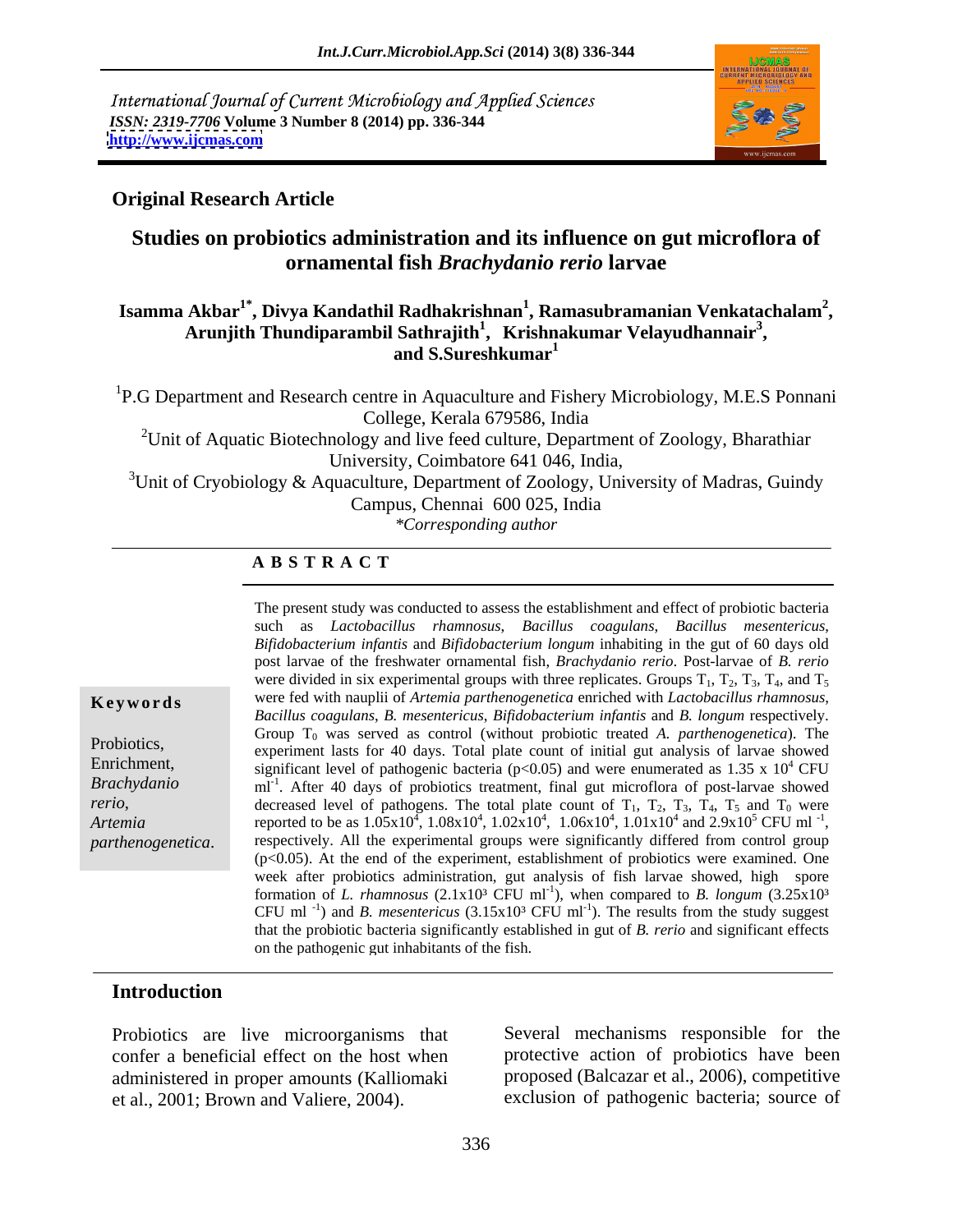nutrients and enzymatic contribution to effect on pathogenic microorganism digestion and direct uptake of dissolved organic material mediated by the probiotic cells. The probiotics have been suggested as way to step into a more environment friendly aquaculture by reducing the use of **Isolation of bacteria** chemicals and antibiotics (Taoka et al., 2006; Wang et al., 2008). Probiotic The ornamental fish, *Brachydanio rerio* fries microorganisms are mostly of human or were collected from a local hatchery at animal origin; however, some studies show that strains recognized as probiotics are also The initial length and weight of the fishes found in non-dairy fermented substrates were (1.58±0.122 cm) and (0.0718±0.002 g) (Schrezenmeir and de Vrese, 2001). There is respectively. Upon reaching the laboratory little information about the microorganisms at Department of Aquaculture and Fishery challenges for survival, the criteria for Microbiology, M.E.S. Ponnani College, fermentation, their use as starters, and their Ponnani, Kerala, India, the gut of *B. rerio* relationship with other microorganisms fry was dissected out into an aseptic

Several bacteria have been used as mortar and pestle with sterile water. probiotics in the larval culture of aquatic Sufficient quantity of tissue (0.1mg) organisms and they can be either delivered homogenate was streaked into the nutrient directly into the water, or via live carrier agar plates. These plates were incubated at such as *Artemia* nauplii and rotifers, or else  $37^{\circ}$ C for 24 hr. After incubation, pure added to pelletized dry food (Gomez-Gil et culture was prepared for each bacterial al., 2000). *Artemia* are indispensable food organisms in the industrial larviculture of fish and crustaceans (Lee and Ostrowski 2001; Liao et al., 2001; Shields 2001; Marte 2003) owing to their small size, slow swimming behaviour, rapid reproduction rate, ability to be cultured at high density (Lubzens 1987; Lubzens et al., 1989; Lubzens et al., 2001), and usefulness for washing probiotics were aseptically enriched transferring probiotic bacteria to host aquatic animals (Makridis et al., 2000; Ziaei-Nejad et al., 2006). et al., 2012). The cysts of *Artemia* 

effect on pathogenic microorganism confined to gut of fish larvae.

# **Materials and Methods**

# **Isolation of bacteria**

(Kedia et al., 2007). condition (divya et al., 2012). Dissected Alathur, near Palakkad Dist, Kerala, India. tissues were ground thoroughly using sterile strain.

#### **Preparation of probiotic diet and enrichment:**

In the present study *Artemia*  saltpans of Kelambakkam, Southeast coast *parthenogenetica* nauplii were used as a of India and were purified and stored. vector for fish larvae. The present aimed to Purified cysts were hatched out in 35ppt sea investigate the establishment of probiotics water. Freshly hatched Artemia nauplii were (*Lactobacillus rhamnosus*, *Bacillus*  harvested and transferred to enrichment *coagulans*, *Bacillus mesentericus*, containers (2L) at a density of 50 individuals *Bifidobacterium infantis* and  $ml^{-1}$  at room temperature (28  $\pm$  1<sup>o</sup>C). The *Bifidobacterium longum*) in the gut of fish, nauplii of *A. parthenogenetica* were *Brachydanio rerio* larvae and its possible enriched with different probiotic bacteria, atPure culture of probiotics was centrifuged at 5000 xg for 30 min. After centrifugation, the pellets were washed twice with saline. After with 24hrs old *Artemia parthenogenetica* nauplii for 6 hr duration according to (divya *parthenogenetica* were collected from the  $^{\circ}$ C). The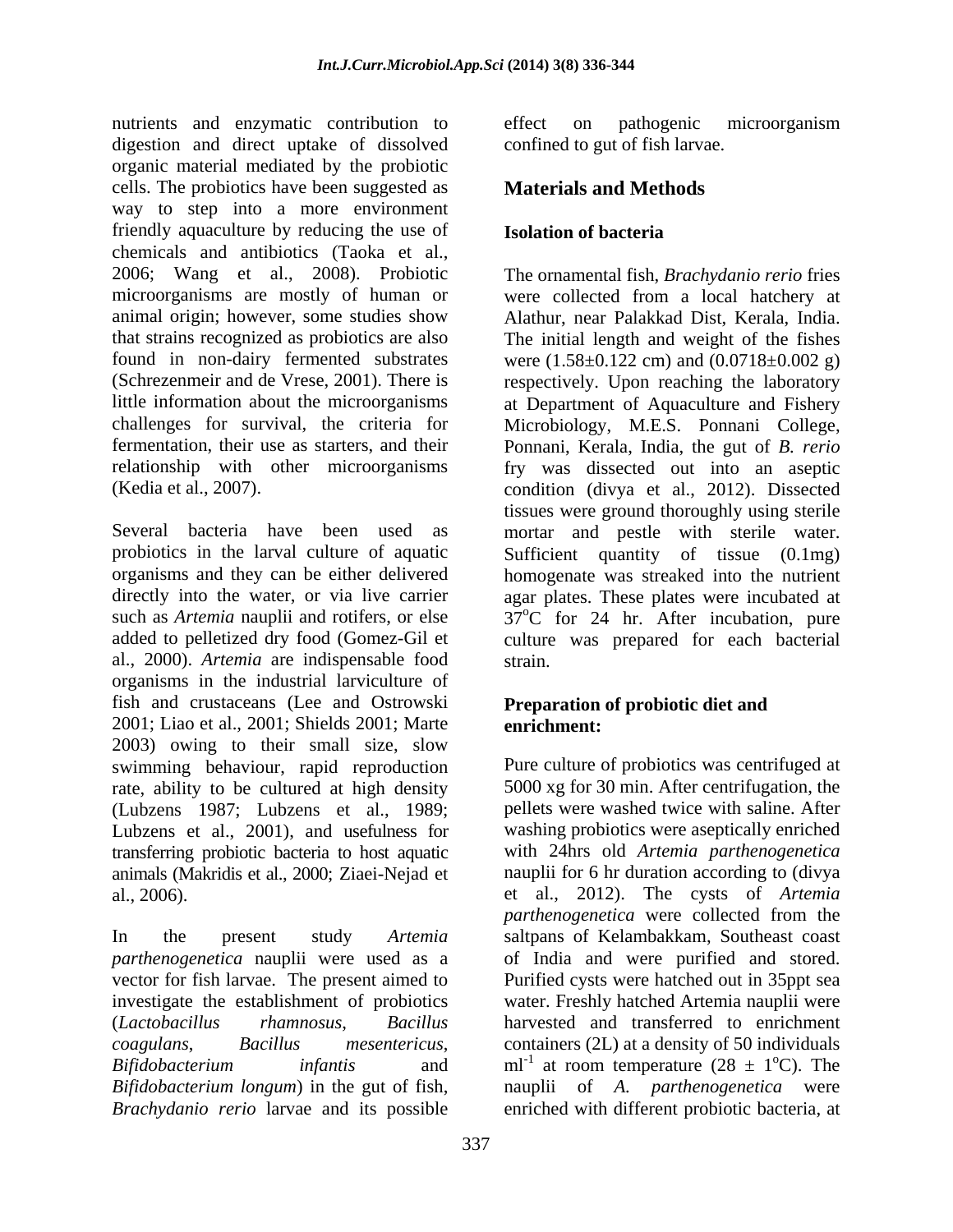$6\times10^{10}$  CFU ml<sup>-1</sup>. Strong aeration was provided to the rearing containers to maintain optimum oxygen level. Completely followed with three replicates. The duration bacterial isolates were subjected to Gram's of enrichment was 6 hr. After enrichment, the ornamental fish, *Brachydanio rerio*.

## **Experimental conditions and culture of bacteria**

Post larvae of *Brachydanio rerio* (60 days old) were used for the present experiment. deviations(SD) and were analysed by one The experiments were divided into six way analysis of variance (ANOVA). Duncan experimental groups, with three replicates, multiple range tests were used to identify and were designated as  $T_1$ ,  $T_2$ ,  $T_3$ ,  $T_4$ ,  $T_5$  and  $T_0$ . In the present study *Lactobacillus* T0. In the present study *Lactobacillus*  different experiment using SPSS 13.0 *rhamnosus, Bacillus coagulans, Bifidobacterium longum, Bifidobacterium infantis* and *Bacillus mesentericus* was a probiotic bacteria, which have obtained from Cochin University, Cochin, Kerala, India. And these were cultured in the nutrient agar *parthenogenetica* nauplii and gut of

enriched *Artemia* nauplii fed fish larvae respectively. Group  $T_0$  represents the fish larvae fed with unenriched *Artemia* nauplii. This experiment lasts for 40 days. <br>in Artemia nauplii. After 6hrs of

Artemia nauplii) were processed to estimate viability in Artemia nauplii. maximum method, with agar as the medium. The with *Lactobacillus rhamnosus* (Table Agar. The plates were incubated at 37<sup>o</sup>C for before and after probiotics enriched Artemia

. Strong aeration was 24 hr. Plates with 30-300 colonies were randomized experimental design was further identification. The young cultures of the nauplii of *Artemia* were collected from morphological characterization. Isolated the enrichment medium, and thoroughly colonies were purified and pure cultures washed with sterilized water and fed with were used for biochemical tests as described taken to determine the counts. Representative colonies were picked for bacterial isolates were subjected to Gram's staining and spore staining for by Buchanan and Gibbons (1979).

# **Statistical analysis**

The results from the enumeration of bacteria given as mean values and standard difference for each treatment among the statistical software.

# **Results and Discussion**

slant. *Brachydanio rerio* larvae were analysed. All these experimental groups such as  $T_1$ , performed in whole individual. The mean  $T_2$ ,  $T_3$ ,  $T_4$  and  $T_5$  were represented the bacterial count in before probiotics enriched probiotics *Lactobacillus rhamnosus*, Artemia nauplii found to be *E.coli Bacillus coagulans*, *B.mesentericus,*  1.4±0.05X10<sup>3</sup> , *Vibrio* Species 1.2±0.13X10 *Bifidobacterium infantis*, *B. longum* and *Pseudomonas* Species 1.6±0.05X10 larvae fed with unenriched *Artemia* nauplii. observed the effect of probiotics enrichment **Total plate count** Count Contact December 2 Lactobacillus hammosus, Bacillus All samples (fish gut homogenate and *infantis* and *B. longum* showed maximum the total plate count (TPC) using pour plate number of colony formation was obtained samples were serially diluted and plated on 3).However, the mean bacterial count in Initial mircroflora in *Artemia parthenogenetica* nauplii and Bacterial count in Artemia nauplii were performed in whole individual. The mean bacterial count in before probiotics enriched 3 3 were observed from the Artemia *parthenogenetica* (Table 1). The study also in Artemia nauplii. After 6hrs of enrichment, the probiotics such as *Lactobacillus rhamnosus*, *Bacillus coagulans*, *B. mesentericus*, *Bifidobacterium*  viability in Artemia nauplii. maximum with *Lactobacillus rhamnosus* (Table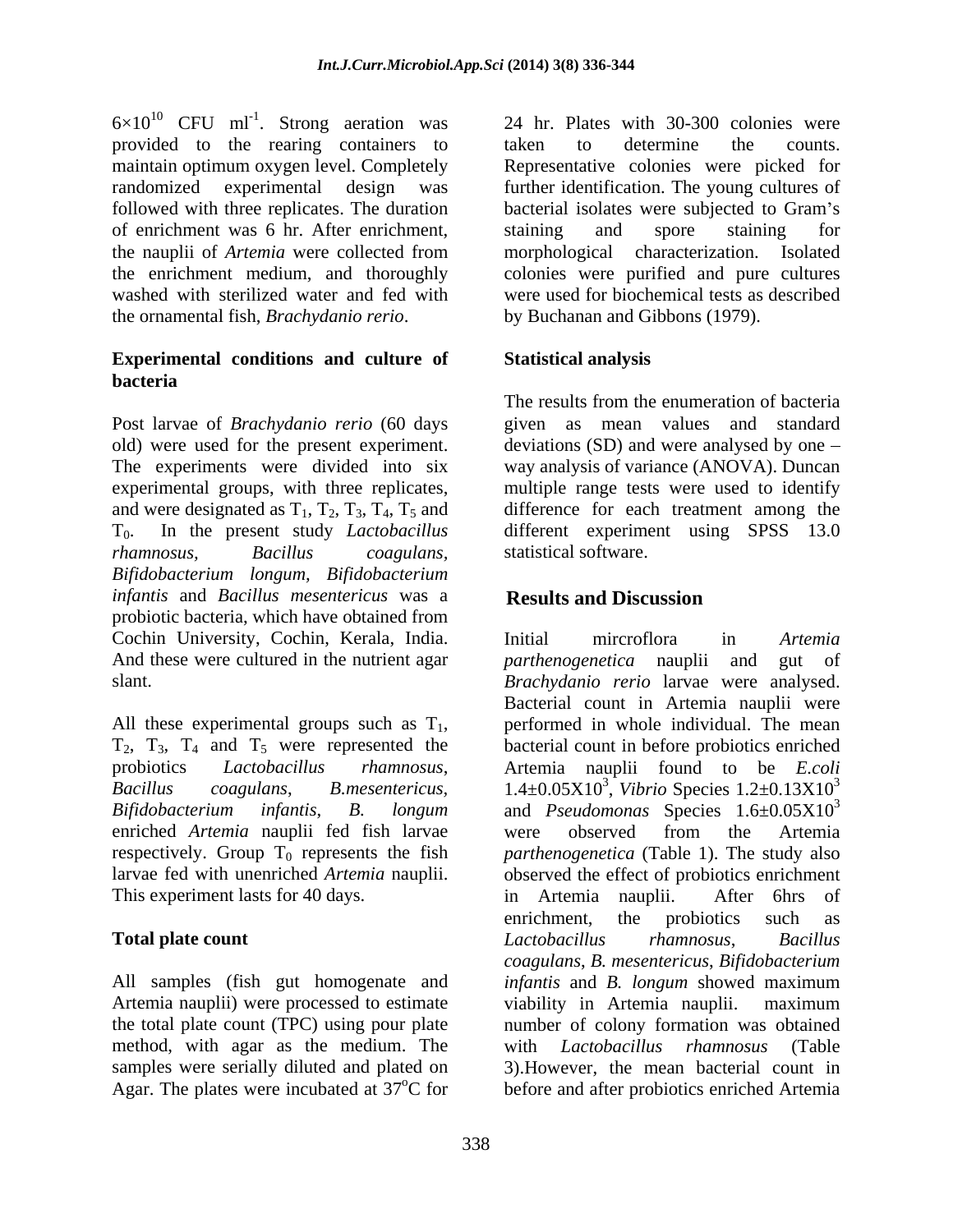The quantitative analysis of initial gut flora of *B. rerio* larvae presumptively identified  $(8.5\times10^2)$ , Micrococcus spp  $(7.25\times10^2)$ ,<br>Enterobacter aerogenes  $(8.45\times10^2)$ , *Escherichia coli*  $(1.6 \times 10^3)$ . *E.coli* and *Enterococcus* sp. were high in the gut of

*mesentericus*, *Bifidobacterium infantis* and observed in the final gut analysis was  $\text{mI}^{-1}$ ). B. coagulans seems to be *Streptococcus* sp. and *Pseudomonas* sp.

Total plate count of  $T_1$ ,  $T_2$ ,  $T_3$ ,  $T_4$  and  $T_5$  probiotics microorganisms reduce the were reported to be  $1.05x10^4$ ,  $1.08x10^4$ ,  $1.02 \times 10^4$ ,  $1.06 \times 10^4$ , and  $1.01 \times 10^4$  CFU ml-1 and respectively. T<sub>0</sub>  $(2.9x10^5$  CFU ml<sup>-1</sup>) (without probiotic treated larvae) showed

zebrafish after one week of probiotics of probiotics in the gut of fish larvae. *Lactobacillus rhamnosus* showed high spore

nauplii obtained to be significant differences formation in the gut of fish when compared between them(p<0.05). to other probiotics (Table 4). It ensures the effective delivery probiotic through the enriched *Artemia* nauplii feeding.

microbes were *Streptococcus faecalis* Colonization can be defined as the potency ), *Micrococcus spp*  $(7.25 \times 10^2)$ , for a probiotic to persist in the body for *Enterobacter aerogenes*  $(8.45\times10^2)$ , longer period than the inert marker (Marteau *Enterobacter aerogenes*  $(8.45\times10^2)$ , longer period than the inert marker (Marteau anterococcus spp  $(1.8\times10^3)$ ., *Pseudomonas* and Vesa, 1998). Adhesion properties of the 3 )*., Pseudomonas*  and Vesa, 1998). Adhesion properties of the  $aerosinosa$  (3.25 $\times$ 10<sup>2</sup>), Coagulase negative probiotic bacteria are considered as an *Staphylococcus spp*  $(9.3 \times 10^2)$ , and important issue, and particularly, ability to )*. E.coli* and adhere to intestinal mucosa is one of the zebrafish larvae when compared to other intestinal mucosa represents the first step in microbes (Table 2). colonization process (Tuomola et al., 2001). essential selection criteria, since adhesion to

Microbial analysis of gut from Brachydanio In the present study, one week after rerio larvae at 40 days revealed that probiotics administration the gut analysis of probiotics (such as *Lactobacillus*  fish showed *Lactobacillus rhamnosus rhamnosus*, *Bacillus coagulans*, *B. B. longum*) made strong influence on the gut *Bifidobacterium longum* (3.2x10 inhabitants of fish larvae. General trend and *Bacillus mesentericus* (3.15x10<sup>3</sup> CFU increased proportion of aerobic, anaerobic characterized by the inability to adhere to spore forming bacteria and decreased or intestinal epithelium in piglets, where it is completely fleshed out anaerobic cocci, considered as a transient colonizer lost one coliforms and bacteriods such as *E.coli*, week after administration (Adami and *Klebsiella*, *Enterobacter aerugenes*,  $(2.1x10<sup>3</sup>$  CFU ml<sup>-1</sup>) conferred poor ) conferred poor colonization when compared to  $3$  CFU ml<sup>-1</sup>)  $)$  $3$  CFU  $ml^{-1}$ ). B. coagulans seems to be ). *B. coagulans* seems to be Cavazzoni, 1999).

(Table 2). The results are in agreement with several <sup>4</sup>, 1.08x10<sup>4</sup>, proliferation of pathogens by competing for  $\mu$ , 1.06x10<sup>4</sup>, and 1.01x10<sup>4</sup> CFU ml-<br>attachment sites (Rinkinen et al., 2003;  $5$  CFU ml<sup>-1</sup>) Chabrillon et al., 2005). ) Chabrillon et al., 2005). authors, who have demonstrated that probiotics microorganisms reduce

significant difference over  $T_1$ ,  $T_2$ ,  $T_3$ ,  $T_4$ , Panchayuthapani et al. (1995), Venkat et al.<br>(2004) reported the inhibitory effects of The present study also examined the and *Lactobacillus sporogenes*. Probiotics establishment of probiotics in the gut of were found to inhibit the growth of Gram administration. 40 days of probiotics dominant in the gut of the postlarvae treatment significantly affected the viability *Macrobrachium rosenbergii*. The inhibitory Panchayuthapani et al. (1995), Venkat et al. (2004) reported the inhibitory effects of probiotics strains *Lactobacillus acidophilus* negative gut microflora, which were effect may be due to lowering of pH.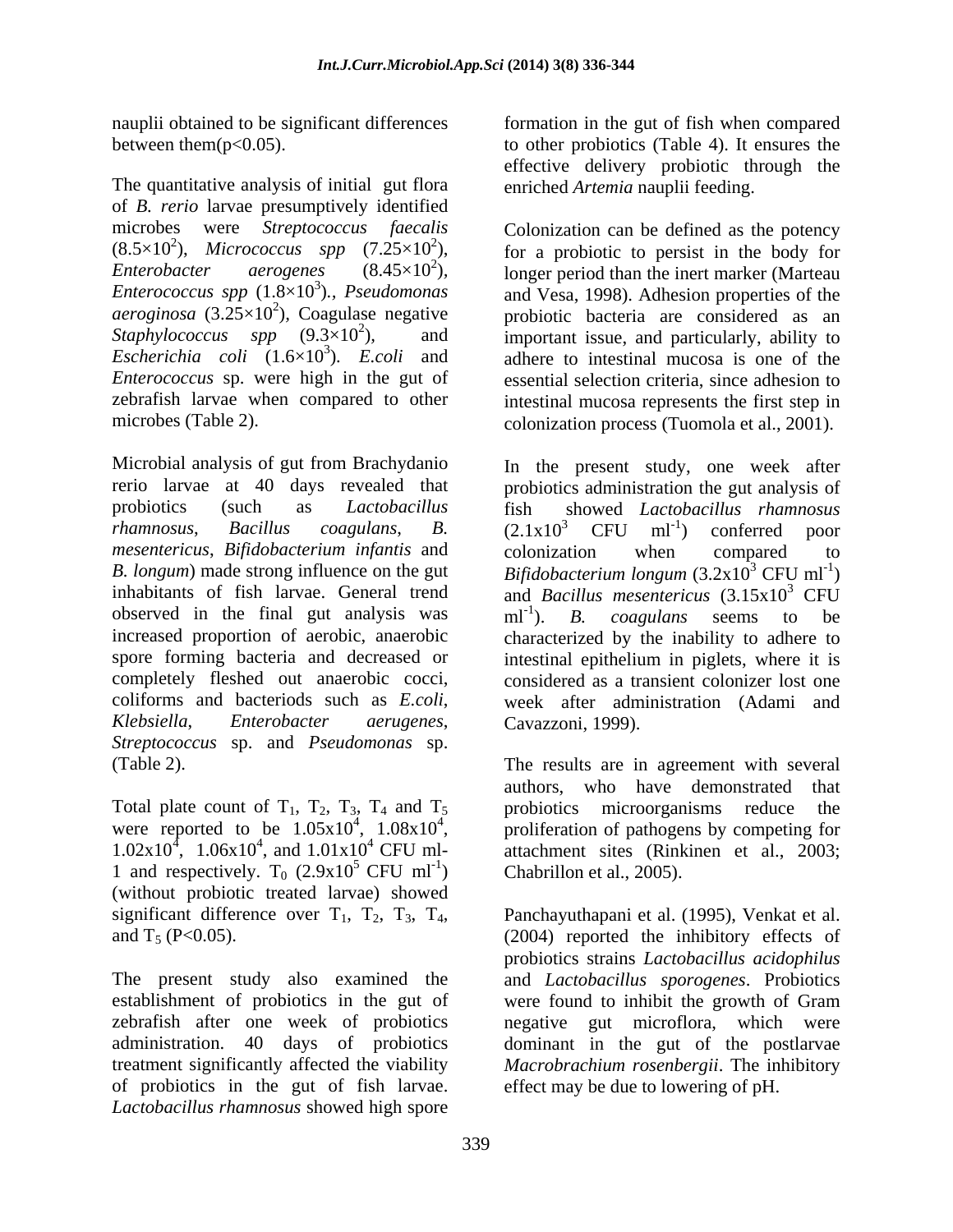| <b>Microorganisms Total plate count</b> | <b>Bacterial count (CFU ml<sup>-1</sup>)</b> |
|-----------------------------------------|----------------------------------------------|
| <b>Total plate count</b>                | 4X10                                         |
| E.coll                                  | $4\pm0.05X10^{36}$                           |
| Vibrio species                          | $1.2 \pm 0.13 \times 10^{3c}$                |
| Pseudomonas species                     | $4.6 \pm 0.05 \times 10^{3a}$                |

**Table.1** Bacterial Count of *Artemia parthenogenetica* before Probiotics (Bacteria) enrichment

Values are means of three replicates  $\pm$  SD. Means with different superscript within the same column are significantly different (P<0.05).

**Table.2** Bacterial count of (CFU ml-1) of different microbes in the gut of ornamental fish, *Brachydanio rerio* before probiotic treatment

|            | <i>Brachyddia Terio belole</i> probleme deathleth |                                            |
|------------|---------------------------------------------------|--------------------------------------------|
|            | S.No Bacteria                                     | <b>Colony count</b>                        |
|            | Total plate count                                 | $8.195\times10^{3}$                        |
|            | Streptococcus faecalis                            | 8.50±0.071 x $10^{2cd}$                    |
| $\angle$ . | Micrococcus species                               | $7.25 \pm 0.035 \times 10^{2bc}$           |
|            | <i>Enterobacter</i> species                       | $18.45 \pm 0.0636 \times 10^{2 \text{cd}}$ |
|            | Streptococcus bovis                               | $3.30\pm0.0424 \times 10^{2a}$             |
|            | <i>Enterococcus species</i>                       | $1.875 \pm 0.1061 \times 10^{3t}$          |
| 6.         | <i>Pseudomonas</i> species                        | $3.25 \pm 0.0354 \times 10^{2a}$           |
|            | <i>Staphylococcus</i> species                     | 9.30±0.0424 x $10^{2d}$                    |
|            | 8. Escherichia coli                               | $1.675 \pm 0.106x$ $10^{3e}$               |
|            | Klebsiella                                        | 6.40±0.0566 x $10^{2b}$                    |

Values are means of three replicates  $\pm$  SD. Means with different superscript within the same column are significantly different (P<0.05).

| $\cdots$<br><b>Table.3</b><br><b>3</b> Bacterial<br>r Probiotic enrichment<br>n nauplii, before and after<br>. Artemis<br>ıl Count of Arter |  |
|---------------------------------------------------------------------------------------------------------------------------------------------|--|
|                                                                                                                                             |  |

| <b>Probiotics</b>            | <b>Before</b><br>enrichment<br>$CFU/ml^{-1}$ | After enrichment<br>(Artemia gut)<br>$CFU/ml^{-1}$ | <b>After 5days of</b><br>administration<br>(Fish gut) CFU/ml |
|------------------------------|----------------------------------------------|----------------------------------------------------|--------------------------------------------------------------|
| Lactobacilus                 | $5.9 \pm 0.707 \times 10^{10}$               | $6 \pm 0.141 \times 10^{6}$                        | $2.1 \pm 0.141 \times 10^{3a}$                               |
| rhamnosus                    |                                              |                                                    |                                                              |
| Bacillus coagulans           | $5.8 \pm 0.566 \times 10^{10}$               | $5.8 \pm 0.424 \times 10^6$                        | $3.05 \pm 0.212 \times 10^{3b}$                              |
| Bifidobacterium              |                                              |                                                    |                                                              |
| infantis                     | $6 \pm 0.566 \times 10^{10}$                 | $5.9 \pm 0.565 \times 10^6$                        | $3 \pm 0.282 \times 10^{3b}$                                 |
| Bifidobacterium              |                                              |                                                    |                                                              |
| longum                       | $5.7 \pm 0.424 \times 10^{10}$               | $5.87 \pm 0.282 \times 10^6$                       | $3.25 \pm 0.212 \times 10^{3b}$                              |
| <b>Bacillus mesentericus</b> | $5.7 \pm 0.849 \times 10^{10}$               | $5.85 \pm 0.707 \times 10^6$                       | $3.15 \pm 0.070 \times 10^{3b}$                              |

Total count of microflora was made on whole organism. Counts are average of five Artemia nauplii. Values are means of three replicates ±SD. Means with different superscript with in the same column are significantly different (*P<0.0*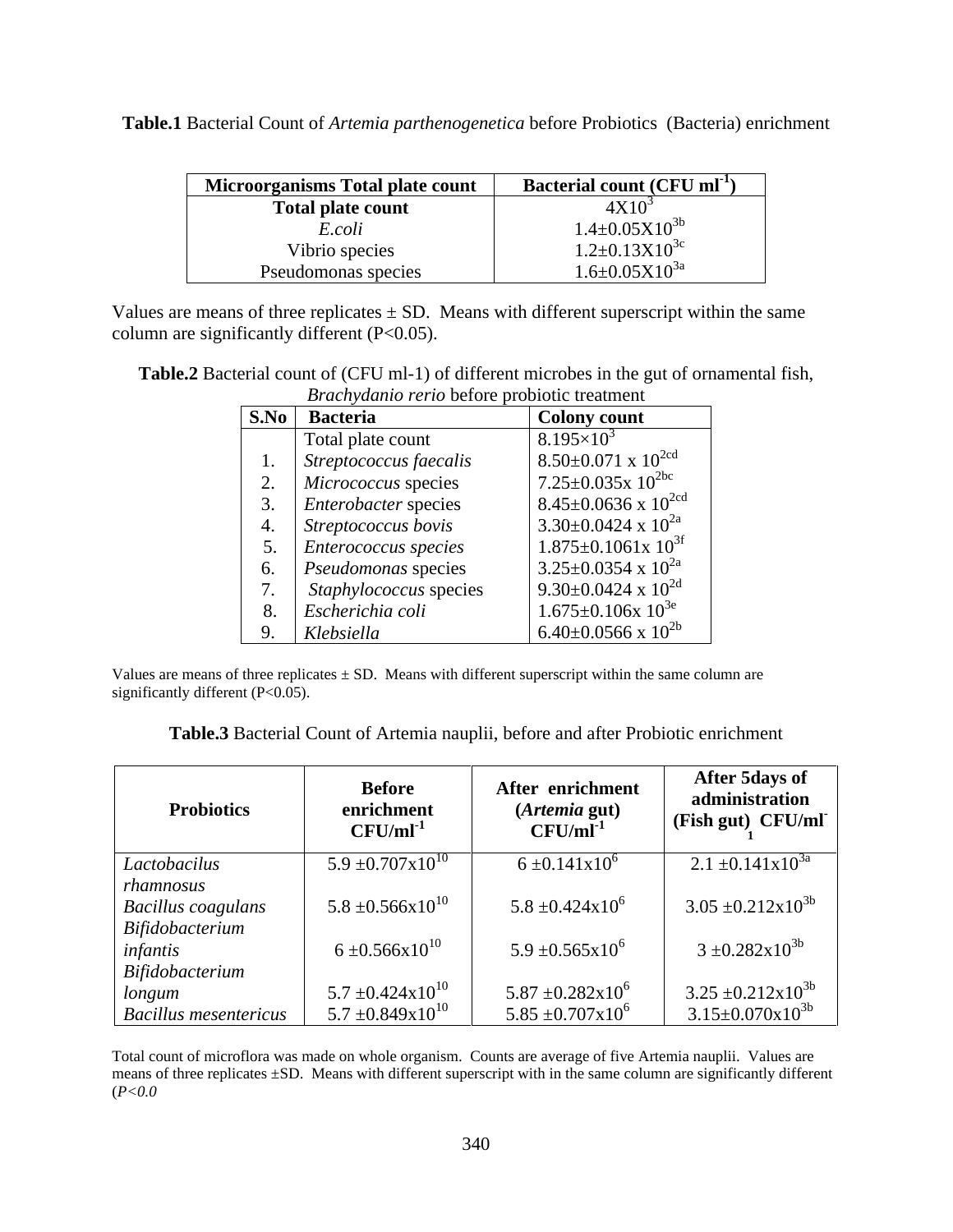| <b>Micro organisms</b>       | <b>Treatments</b>               |                                 |                                 |                                                                    |                                  |                                   |
|------------------------------|---------------------------------|---------------------------------|---------------------------------|--------------------------------------------------------------------|----------------------------------|-----------------------------------|
|                              | T1                              | T2                              | T <sub>3</sub>                  | <b>T4</b>                                                          | <b>T5</b>                        | T0                                |
| TPC count                    | $1.05\times10^{4d}$             | $1.08\times10^{4c}$             | $1.02\times10^{4e}$             | $1.06\times10^{4b}$                                                | $1.01\times10^{4}$               | $2.9\times10^{5a}$                |
| Streptococcus faecalis       |                                 |                                 |                                 |                                                                    |                                  | $4.250 \pm 0.071 \times 10^3$     |
| Micrococcus species          |                                 | $3.30 \pm 0.141 \times 10^{2d}$ |                                 | $2.355 \pm 0.205 \times 10^{2c}$ 2.15 $\pm$ 0.353 $\times 10^{2b}$ | $1.05 \pm 0.071 \times 10^{2a}$  | $1.275 \pm 0.106 \times 10^{3a}$  |
| Enetrobacter aergenes        |                                 |                                 |                                 |                                                                    |                                  | $3.415 \pm 0.0212 \times 10^3$    |
| Enterococcus species         |                                 |                                 |                                 |                                                                    |                                  | $2.050 \pm 0.071 \times 10^3$     |
| Pseudomonas aeruginosa       | $4.64 \pm 0.205 \times 10^{2c}$ | $4.25 \pm 0.354 \times 10^{2c}$ | $2.77 \pm 0.325 \times 10^{2b}$ | $3.02 \pm 0.374 \times 10^{2d}$                                    | $1.27 \pm 0.0989 \times 10^{2a}$ | $1.415 \pm 0.0212 \times 10^{3a}$ |
| Staphylococcus species       |                                 |                                 |                                 |                                                                    |                                  | $5.30 \pm 0.424 \times 10^2$      |
| Escherichia coli             |                                 | $2.10\pm0.424\times10^{2b}$     |                                 |                                                                    |                                  | $4.415 \pm 0.120 \times 10^{3a}$  |
| Streptococcus salivaris      |                                 |                                 |                                 | $1.90 \pm 0.141 \times 10^2$                                       |                                  |                                   |
| Streptococcus lactis         |                                 | $4.67 \pm 0.467 \times 10^{2}$  |                                 |                                                                    |                                  |                                   |
| Streptococcus bovis          | 9.28±0.39×10 <sup>2</sup>       |                                 |                                 |                                                                    |                                  |                                   |
| Lactobacillus rhamnosus      |                                 |                                 |                                 |                                                                    | 6.720±0.098×10 <sup>3</sup>      |                                   |
| Bacillus coagulans           |                                 |                                 |                                 | 9.907±1.52×10 <sup>3</sup>                                         |                                  |                                   |
| <b>Bacillus mesentericus</b> |                                 |                                 | $8.550 \pm 0.212 \times 10^3$   |                                                                    |                                  |                                   |
| Bifidobacterium longum       | 9.322±0.031×10 <sup>3</sup>     |                                 |                                 |                                                                    |                                  |                                   |
| Bifidobacterium infantis     |                                 | 9.412±0.581×10 <sup>3</sup>     |                                 |                                                                    |                                  |                                   |

#### **Table.4** Bacterial counts (CFU ml<sup>-1</sup>) of different microbes in the gut flora of fish *B.rerio* larvae after 40 days of probiotic treatment

Values are means of three replicates  $\pm$  SD. Means with different superscript within the same row are significantly different (P<0.05)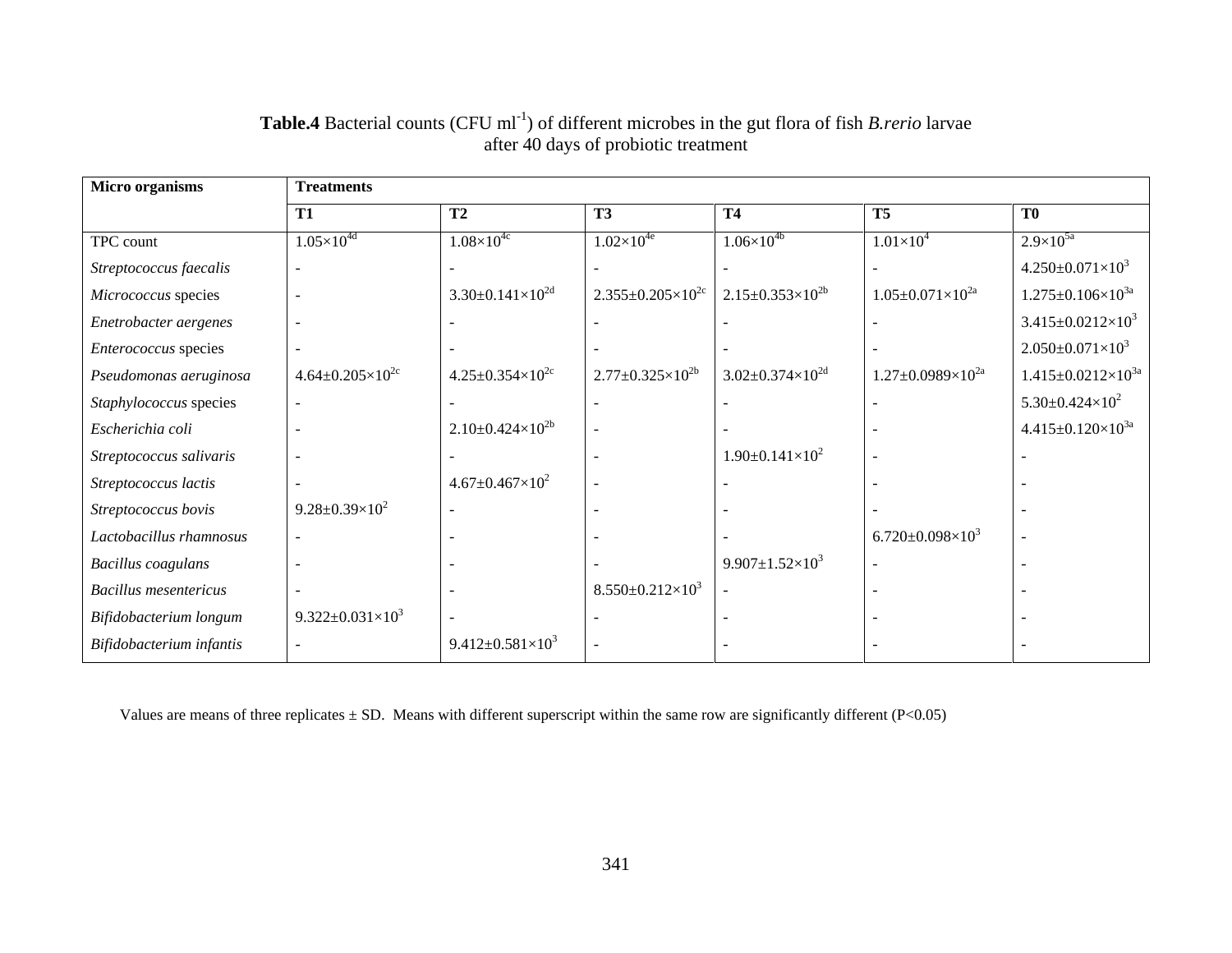Due to the production of organic acids *rhamnosus* followed by *Bacillus coagulans.* normally produced by the lactic acid bacteria or due to the competition for the *Artemia franciscana* nauplii, followed by nutrients or by bacteriocin production, some feeding this enriched Artemia nauplii to fish probiotics strains including *Lactobacillus Brachydanio rerio* larvae was an effective and *Lactococcus* have been reported to means through which the probiotics delivery inhibit the adhesion of pathogenic bacteria could be boosted. The administration of to intestinal cells (Mukai et al., 2002;

The results of the present study with the fish gut analysis of *B. rerio*, after 40 days of probiotic treatment, had strong influence over the colonization of probiotic bacteria. Numbers of bacteria was decreased when compared to initial stage of the experiment. Ringo and Birkbeck (1999) reported that in general, *Aeromonas* spp., *Pseudomonas* spp., and bacteria of the *Flavobacterium/ Cytophaga* group were the most common bacteria in the intestines of freshwater fish. There are some<br>Muzquiz, J.L. 2006. The role of reports indicating the presence of lactic acid probiotics in aquaculture. Vet. bacteria in larvae and fry intestines (Kvasnikov et al., 1977; Ringø and Birkbeck, 1999). Hansen et al. (1992) and Gatesoupe, 1999, reported that the intestinal microflora Clin. Care 7, 56–68. of fish reflects the bacterial content of ingested food and of the environment. The microflora varies with salinity, use of bacteriology. antibiotics, diet and dietary components (Ringø et al., 1995). According to Ringø et al. (1995), the predominant bacterial genera/species isolated from most fish guts<br>microorganisms isolated from farmed were aerobic or total anaerobic the state of their interaction with

To exert their beneficial effects probiotics must resist to the acidity of the stomach, lysozyme and bile acids (Tuomola et al., 2001).Few data on acid and bile stability of *B. coagulans* are available(Hyronimus et al., 2000). Thus, spores of *B. coagulans* could likely survive at gastric pH and reach the intestine, where sporulation could occur. After 40 days of experiment, the gut analysis 165. of fish showed significant level of spore<br>Gatesoupe, F.J., 2002. Probiotic and formation reported with *Lactobacillus* 

Gueimonde et al., 2006). proportion of gut microflora of zebrafish This study found that feeding probiotics to probiotics significantly changed the larvae.

## **References**

- Adami, A., and Cavazzoni. V. 1999. Biomass production, preservation and characteristics of a strain of Bacillus coagulans as probiotic. Microbiologie Aliments Nutrition, 11, 93-100.
- Balcazar, J.L., de Blas, I., Ruiz-Zarzuela, I., Cunningham, D., Vendrell, D., and Muzquiz, J.L. 2006. The role of probiotics in aquaculture. Vet. Microbiol. 114, 173-86.
- Brown, A.C., Valiere, A. 2004. Probiotics and medical nutrition therapy. Nutr. Clin. Care 7, 56–68.
- Buchanan, R.E., and Gibbons, N.E. 1979. Bergey's manual of determinative bacteriology.
- were aerooic or total anaerooic fish, and their interaction with<br>microorganisms. Photobacterium damselae subsp. Chabrillon, M., Rico, R.M., Balebona, M.C. and Morinigo, M. 2005. Adhesion to sole Solea senegalensis Kaup, mucus of microorganisms isolated from farmed fish, and their interaction with Photobacterium damselae subsp. piscicida. J. Fish Dis. 28, 229-37.
	- Divya, K.R., Isamma, A., Suresh kumar, S., Ramasuramanian, v. and Arunjith, T.S. 2012. Colonisation of probiotic bacteria and its impact on ornamental fish *Puntius conchonius.* J. Environ. Biol. 33, 551-555.
	- Gatesoupe, F.J., 1999. The use of probiotics in aquaculture. Aquaculture. 180, 147- 165.
	- Gatesoupe, F.J., 2002.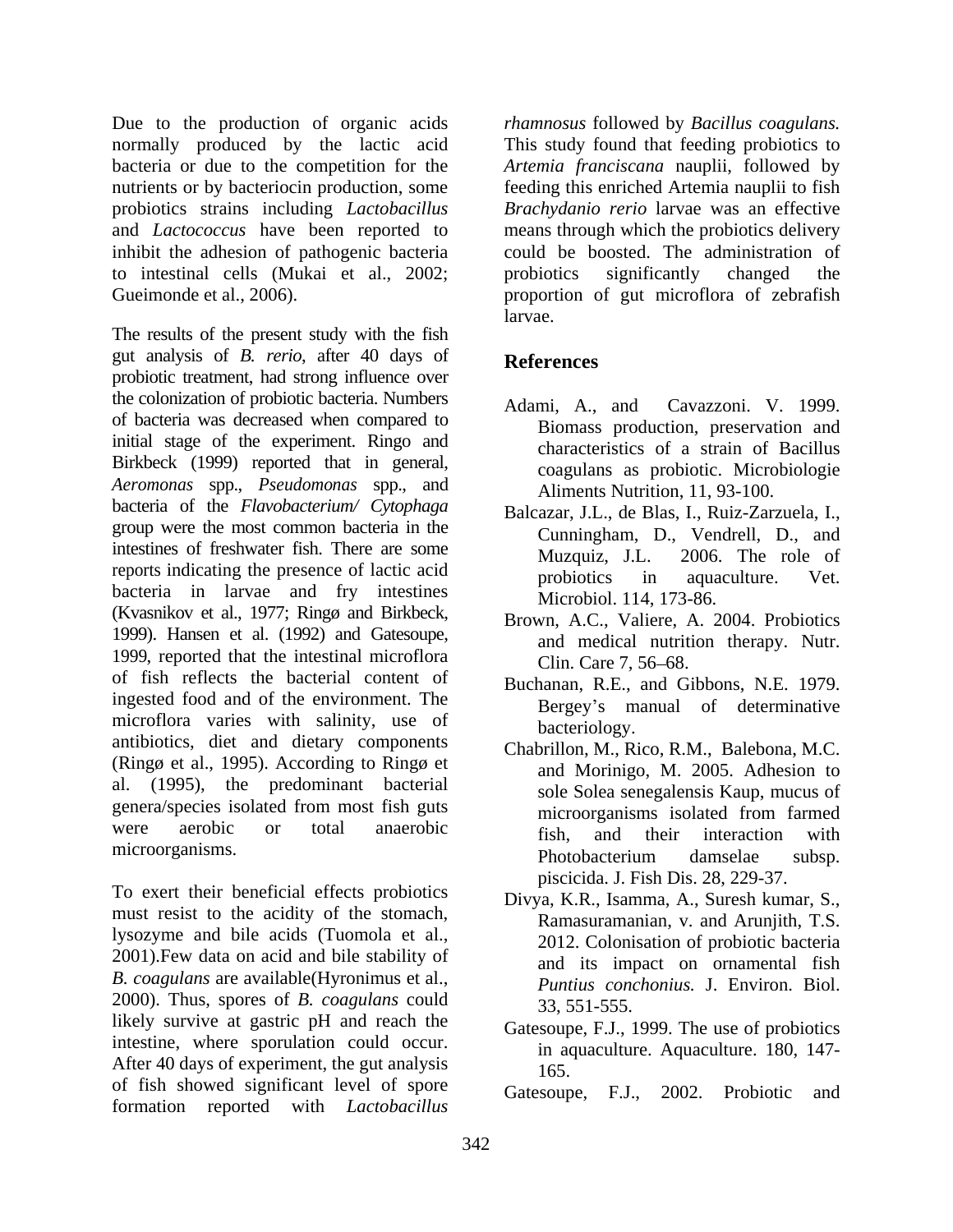nauplii as food for larval pollack, Taiwan. Aquaculture. 200,1-31.

- Gomez-Gil, B., Roque, A., and Turnbull, 255.
- Adhesion and competitive inhibition 353.
- Hansen, G.H., Stroem, E., and Olafsen, J.A. regimens on the intestinal microflora of 185, 207-218.
- Hyronimus, B., Le Marrec, C., Hadj Sassi, A., tolerance of spore-forming lactic acid Larviculture Symposium, 227: 293-304.
- Kalliomäki, M., Salminen, S., Arvilommi, H., Kero, P., Koskinen, P., and Isolauri,
- Probiotics in primary prevention of atopic
- Pandiella, S.S. 2007. Used of mixed based substrates with potential probiotic properties. Process. Biochem. 42, 65
- Kvasnikov, E.I., Kovalenko, N.K., and Materinskaya, L.G. 1977. Lactic acid Immunol. Med. Microbiol. 32, 105-110.
- Lee, C.S., and Ostrowski, A.C. 2001. larviculture in the United States. 32, 118-121.
- 

formaldehyde treatments of *Artemia* 

- *Pollachius pollachius*. Aquaculture. Lubzens, E. 1987. Raising rotifers for use in 212, 347-360. aquaculture. Hydrobiologia, 147, 245- 255.
- J.F. 2000. The use and selection of Lubzens, E., Tandler, A., and Minkoff, G. probiotic bacteria for use in the culture 1989. Rotifers as food in aquaculture. of larval aquatic organisms. Hydrobiologia. 186/187, 387-400.
- Aquaculture. 191, 259-270. Lubzens, E., Zmora, O., and Barr, Y. 2001. Gueimonde, M., Jalonen, L., He, F., Biotechnology and aquaculture of Hiramatsu, M. and Salminen, S. 2006. rotifers. Hydrobiologia. 446/447, 337-353.
	- and displacement of human entero Makridis, P., Fjellheim, A.J., Skjermo, J. pathogens by selected lactobacilli. Food and Vadstein, O. 2000. Control of the Res. Int. 39, 467-471. bacterial flora of *Brachionus plicatilis* 1992. Effect of different holding in bacterial suspensions. Aquaculture. and *Artemia franciscana* by incubation 185, 207-218.
	- herring (*Clupea harengus*) larvae. Appl. Marte, C.L., 2003. Larviculture of marine Environ. Microbiol. 58, 461-470. species in Southeast Asia: current and Deschamps, A. 2000. Acid and bile Aquaculture, 3rd Fish and Shellfish research and industry prospects.
	- bacteria. Int. J. Food. Microbiol. 61, 193-<br>
	Marteau, P., and Vesa, T. 1998. 197. Pharmacokinetics of probiotic and Marteau, P., and Vesa, T. 1998. Pharmacokinetics of probiotic and biotherapeutic agents in humans. Bioscience and Microflora. 17, 1-6.
- E. 2001. Merchie, G., 1996. Use of nauplii and meta disease: a randomised place bio and use of live food for aquaculture. controlled trial. Lancet 357, 1076 1079. FAO Fisheries Technical Paper 361 (ed. Kedia, G., Wang, R., Patel, H., and by P. Lavens & P. Sorgeloos), FAO, from<br>ability tensor of According the findite according to findite according to<br> $\sim 1.4$ . This is the small as following the main transmitter of the<br>small as following the small and Chang, E.Y. Example in the small and Cha nauplii. In: Manual on the production by P. Lavens & P. Sorgeloos), FAO, Rome, Italy. pp.137-163.
	- cultures for the fermentation of cereal- Mukai, T., Asasaka, T., Sato, E., Mori, K., 70. *pylori* to the glycolipid receptors by Matsumoto, M. and Ohori. H. 2002. Inhibition of binding of *Helicobacter*  probiotic *Lactobacillus reuteri*. FEMS
	- bacteria of freshwater fish. Microbiol. 46, 619-624 (in English). Current status of marine finfish lactic acid bacteria. Fishery Technol. Panchayuthapani, D., Abraham, T.J. and Jeyachandran, P. 1995. Inhibition of fish bacterial flora by bacteriocin of 32, 118-121.
	- Aquaculture. 200, 89-109. Ringø, E., Strøm, E., and Tabachek, J.A. 1995. Intestinal microflora of